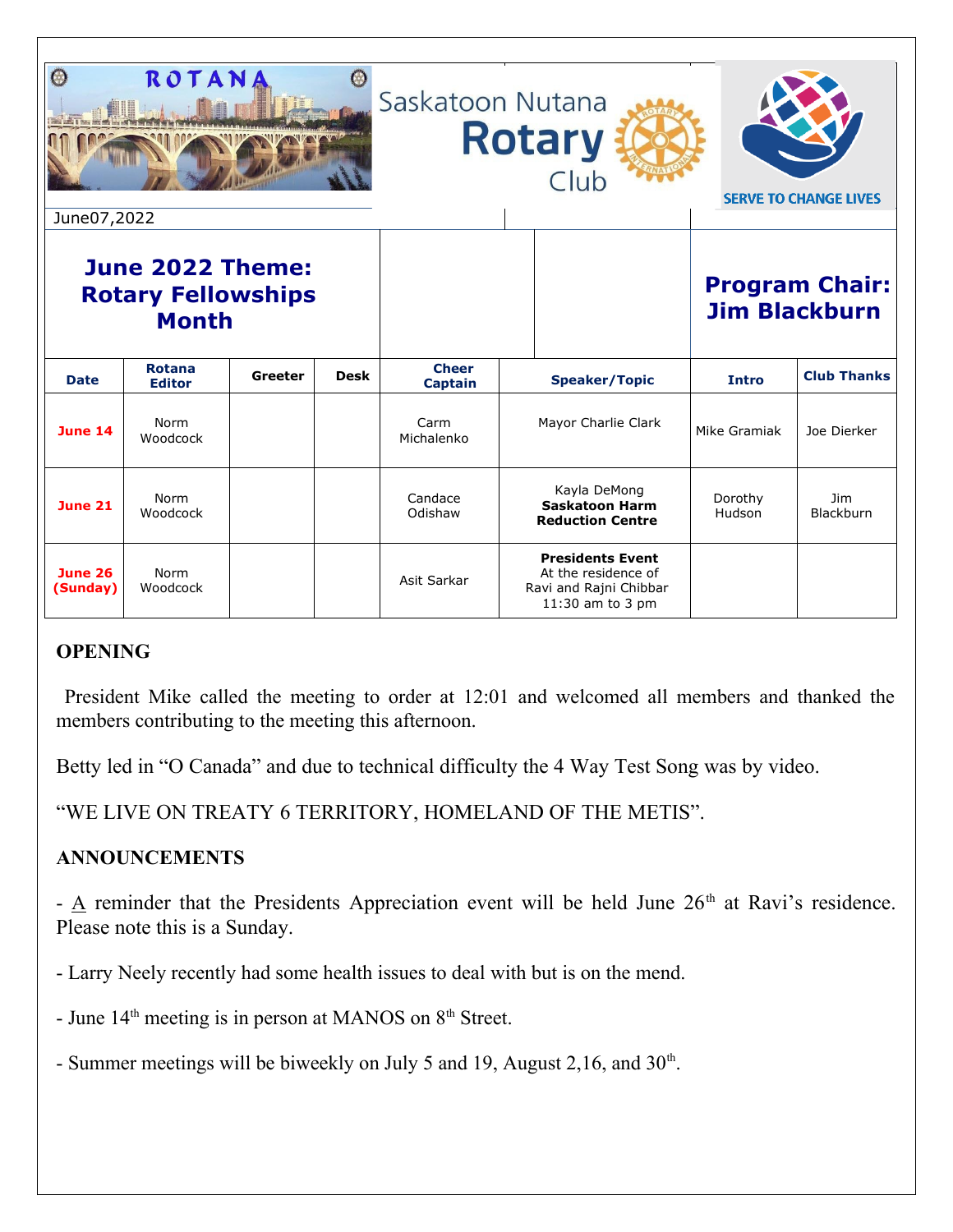# **PROGRAM**

Dorothy Hudson introduced our speaker Shirley Isbister. Shirley is the President of the Board of Directors for the Central Urban Metis Federation Inc.(CUMFI) in Saskatoon.



CUMFI is considered one of the leading Aboriginal Supported Housing and Wellness Community Organizations in Saskatoon with properties through out the Saskatoon Core Neighbourhood. CUMFI provides vital supports for the disenfranchised and vulnerable populations while also providing affordable living for those in need. CUMFI's focus has always been and continues to be on women, children and families. Additionally, CUMFI provides cultural guidance and supports to a plethora of organizations and businesses in the community. Its partnerships with both the Catholic and Public- School boards are integral in the teaching and learning of Metis and First Nation Culture and history.

CUMFI built the Round Prairie Elders Lodge which opened in December of 2021. It is a 25,000 ft2 building at 412 – Ave P South. The cost was \$7m with funding from all levels of government. The project was 20 years in the planning stages but was constructed and occupied in 2021.

The affordable housing development features 26 units, and is the first time CUMFI has built a culturally- appropriate building for their people. The building was designed by Métis architect David T. Fortin, and Elders played an integral role in conceptualizing the Lodge, informing key decisions like including a spiritual room and gathering spaces, and making all of the suites universally accessible. The Lodge is an infill development in the Pleasant Hill neighbourhood in Saskatoon, and CUMFI sees it as part of the revitalization of the area.

The building is built to Net Zero Ready standards, and was created using factory-based modular techniques, a building system that reduces waste and has improved quality, schedule certainty, cost predictability, and safety performance compared to stick built construction.

Shirley went on to review the impressive array of support programmes that CUMFI provides for its clients.

Shirleys personal involvement in matters to improve our community is truly amazing.

Jim Blackburn thanked Shirley for her presentation and for all of her work in the community.

## **CHEER CAPTAIN**

**Bob MacGillivray** asked a number of esoteric questions about the monarchy of the members who were to self levy fines based upon their answers or lack of interest. The fine total is quite impressive I'm sure.

Bob then asked for Happy/Sad \$ which were supplied by : Candace, Peggy, Betty Ann, Jim B. Kim, Ravi, Walt, Bob Mac, Carmen, Boris, Karol, Dorothy, Norm and Mike.